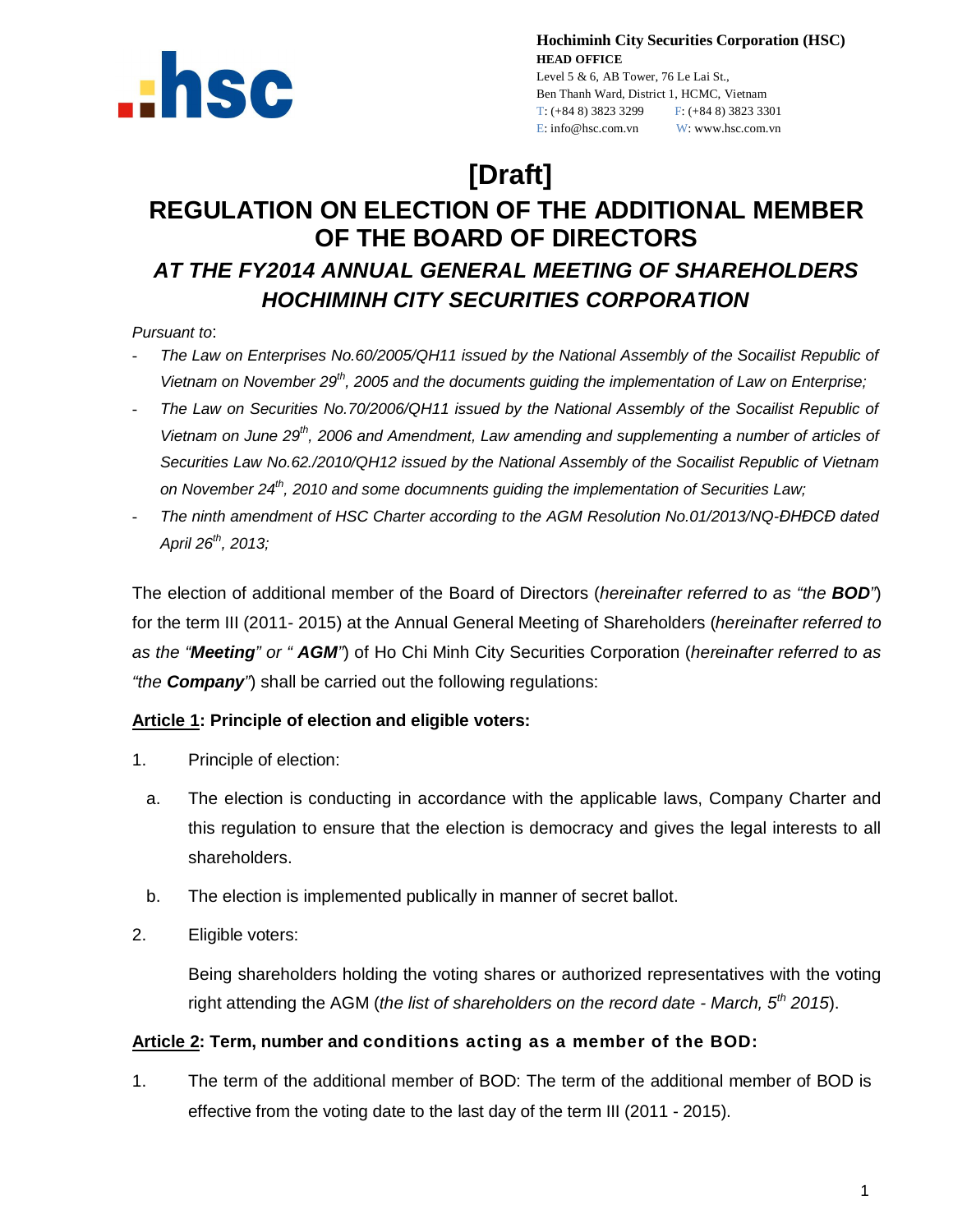- 2. The number of additional members of the Board of Directors: 01 member
- 3. Standards and conditions for acting as a member of the Board of Directors have to be applied in accordance with Law on Enterprise and Company Charter, as follows:
	- a. Have full capacity for civil acts, and not fall within the category of persons prohibited from managing an enterprise pursuant to the Law on Enterprises.
	- b. Be an individual shareholder who owns at least five (05) per cent of the total number of ordinary shares; or be a person who has professional expertise and experience in business management or experience in the securities, banking and financial sectors.
	- c. Where the State owns a total number of shares worth more than fifty (50) per cent of the charter capital of the Company, a member of the Board of Directors may not be a related person of a manager or a person with the authority to appoint managers of the parent company.
	- d. Not be the Chief Executive Officer, a member of the Board of Directors or a member of the members' council of another securities company; not act concurrently as a member of the boards of directors of more than five (05) other companies (in the case of a listed company).
	- e. Not have been one member of the Board of Directors or legal representative of a company which was bankrupt or was prohibited from operation due to serious breaches of the law.

# **Article 3:Criteria for self-nomination and nomination to BOD:**

- 1. Before and during a meeting of the AGM, shareholders have the right to form a group jointly to to self- nomination and nominate [a candidate(s)] to BOD.
- 2. The number of candidates: Minimum of one candidate
- 3. The self-nomination and nomination is implemented in accordance with as the following regulations:
- 4. A shareholder or group of shareholders holding at least five (05) per cent of the total ordinary shares for a consecutive period of six (06) months can accumulate all of the votes for such candidate(s).
	- a. A shareholder or group of shareholders holding from five (05) per cent of the total ordinary shares for a consecutive period of six (06) months or more has to right to self-nominate to the Board of Directors.
	- b. A shareholder or group of shareholders holding from five (05) per cent to under ten (10) per cent of the total voting shares may nominate a maximum of one (01) candidate to the Board of Directors;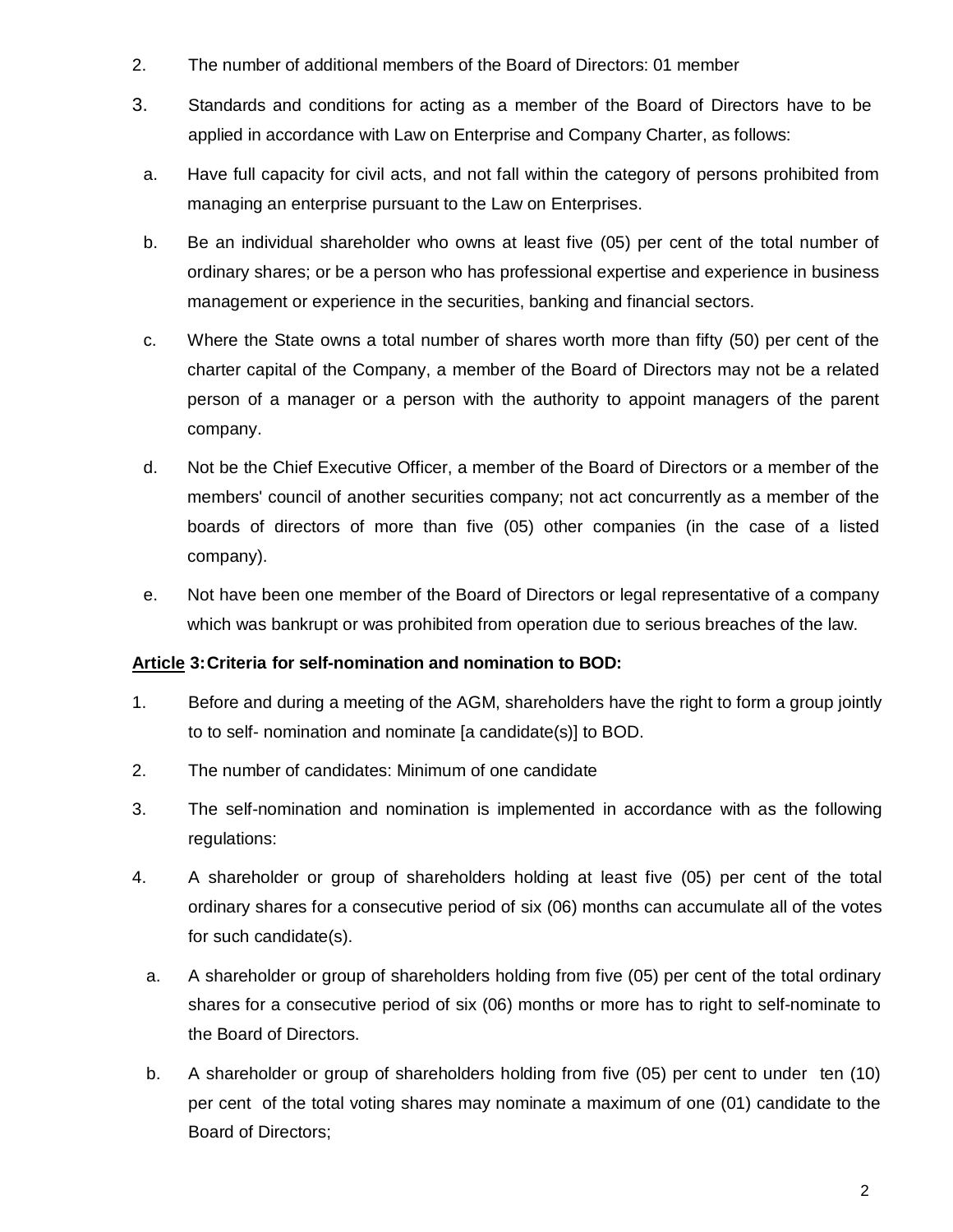- c. A shareholder or group of shareholders holding from ten (10) per cent to under thirty (30) per cent of the total voting shares may nominate a maximum of two (02) candidates to the Board of Directors;
- d. A shareholder or group of shareholders holding from thirty (30) per cent to under fifty (50) per cent of the total voting shares may nominate a maximum of three (03) candidates to the Board of Directors;
- e. A shareholder or group of shareholders holding from fifty (50) per cent to under sixty five (65) per cent of the total voting shares may nominate a maximum of four (04) candidates to the Board of Directors;
- f. A shareholder or group of shareholders holding from sixty five (65) per cent or more of the total voting shares may nominate a sufficient number of candidates to the Board of Directors.
- 5. Where the number of candidates nominated by a shareholder or a group of shareholders is lower than the number of candidates that it is entitled to nominate, the remaining candidates shall be nominated by the Board of Directors. The mechanism whereby the Board of Directors in office nominates candidates to the Board of Directors must be clearly published and approved by the General Meeting of Shareholders before conducting nomination.
- 6. Nominee Application Form
	- a. The Nominee Application Form of each BOD Nominee shall consist of:
		- Letter of self-nomination to BOD (*Form 1*)/ Letter of nomination to BOD (*Form 2*);
		- Curriculum vitae of the candidates (*Form CV*);
		- Notarized copy:
			- + ID/Passport;
			- + Permanent Residence Registration/ Temporary Residence Registration;
			- + Educational/Training certificates.
		- The proxy (*if shareholder authorize another person to nominate*);
		- Notice of forming a group of shareholders (*Form 3*);
	- b. Nominee Application Form to be sent directly to HSC Organization Committee *before 4:30pm on April 6th 2015* to the following address: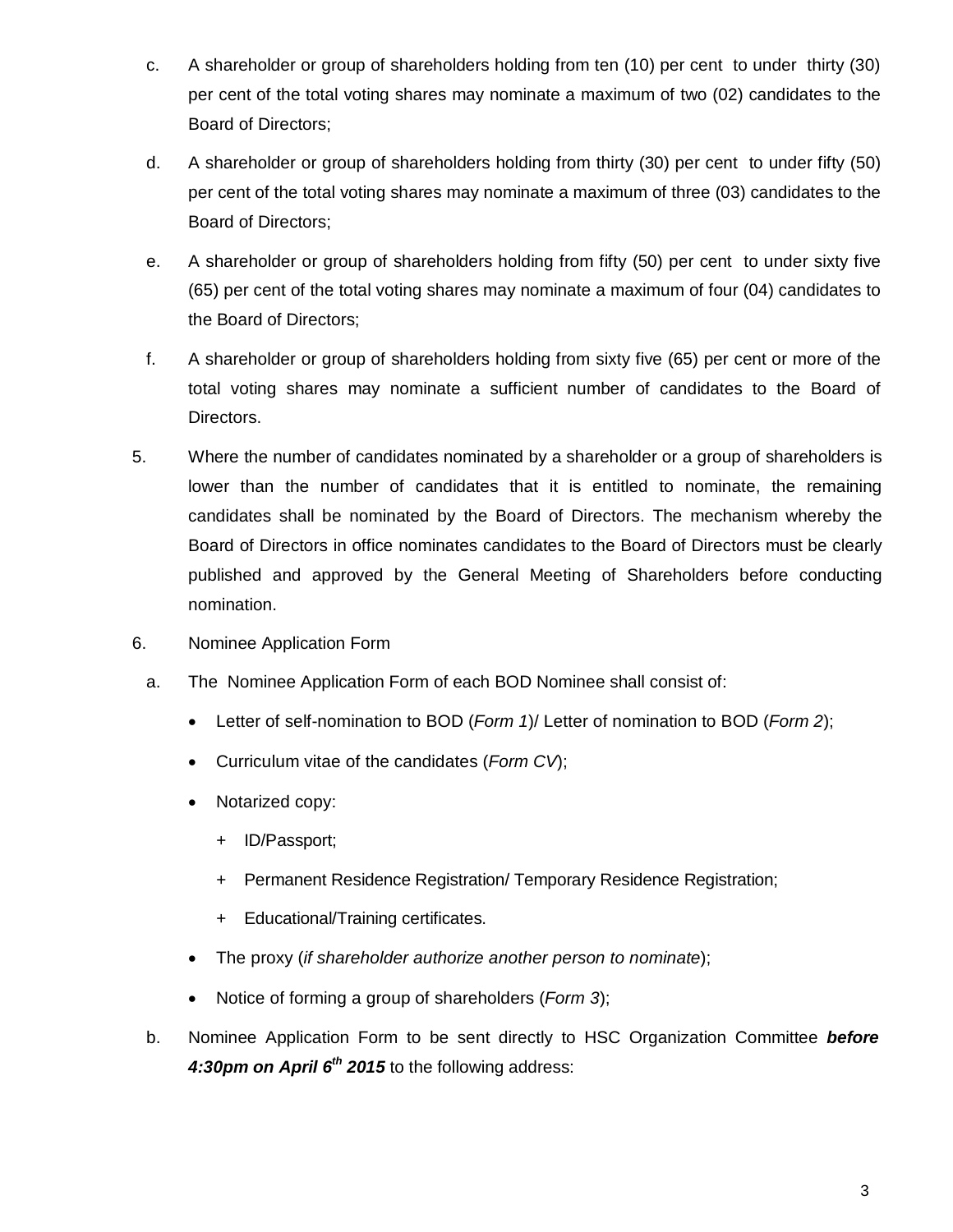**HSC Organization Committee of FY 2014 Annual General Meeting of Shareholders** *– HoChiMinh City Securities Corporation – Level 5 & 6, AB Tower, 76 Lê Lai, District 1, HoChiMinh City*

All Nominee Application Forms received after deadline of submission will not be considered.

d. Only Nominee Application Form to be met all conditions acting as a member of the BOD will be disclosed in the list of candidates at the AGM.

# **Attached to Appendix I**

- *Form 1: Letter of self-nomination to BOD;*
- *Form 2: Letter of nomination to BOD;*
- *Form 3: Mẫu Notice of forming a group of shareholders*
- *Curriculum Vitae of the candidate*

#### **Article 4: How to vote:**

- 1. Voting to elect members of the BOD must be implemented by the method of cumulative voting, whereby each shareholder or authorized representative with the voting right shall have as its total number of votes the total number of shares it owns multiplied by the number of members to be elected to the BOD.
- 2. Each shareholder shall have the right to accumulate **all of his/her votes** for one candidate or **some of his/her votes** for one candidate. However, shareholder or authorized representative with the voting right only elect maximum one candidate among the list of candidates.

#### For example**:**

*Shareholder holding 100 shares has 100 voting shares. This shareholder can accumulate 100 voting shares for one candidate or less than 100 voting shares for one candidate.*

#### **Article 5: Election process:**

1. The voting card:

The Company shall issue a voting card to each shareholder or its authorized representative with the voting right, specifying the registration number, full name of the shareholder or full name of the authorized representative, and the number of votes of such shareholder the total number of shares it owns multiplied by the number of members to be elected to the BOD.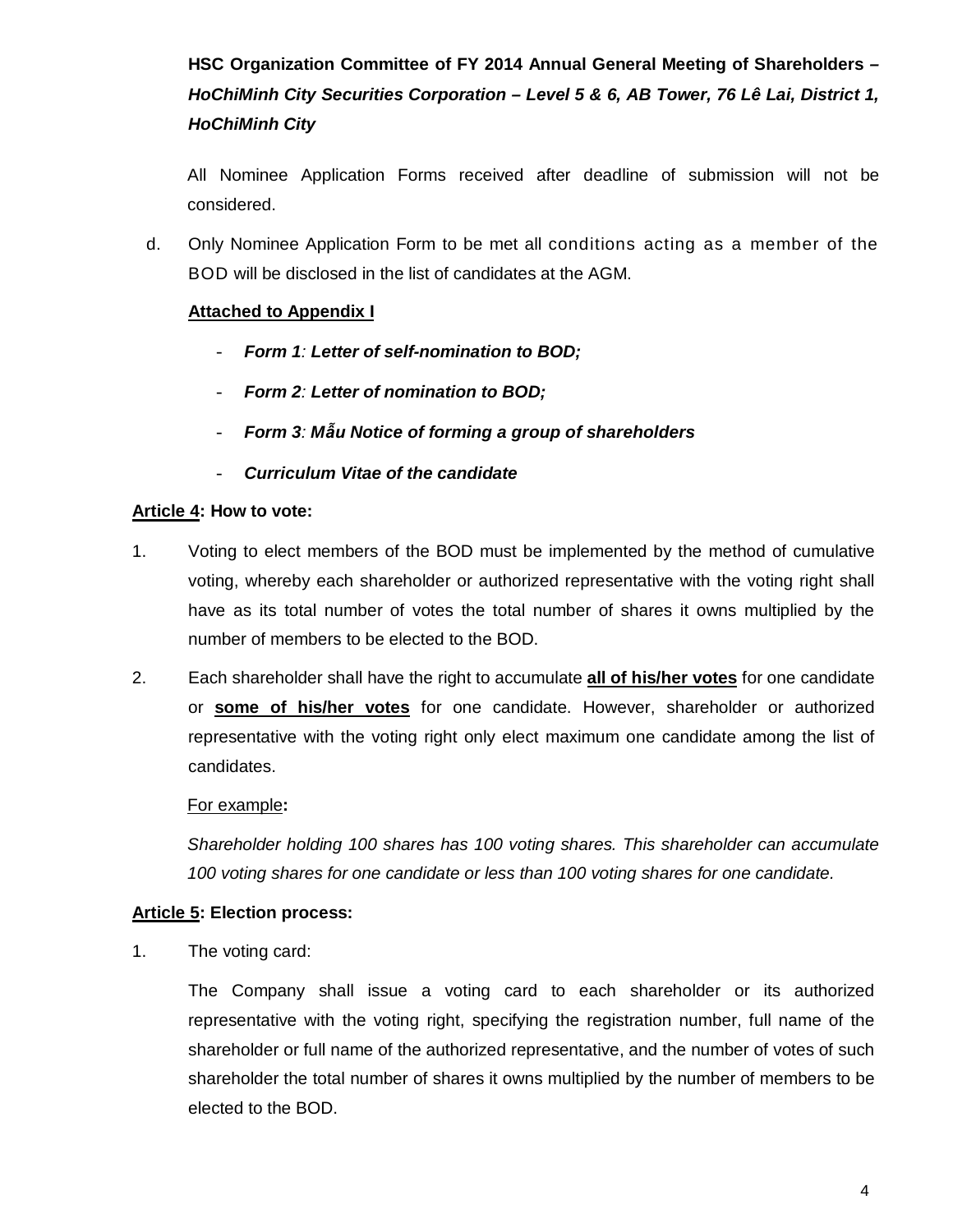- 2. The regulations of the voting card:
	- a. The valid voting card:
		- The voting cards to be issued by HSC Organization Committee;
		- The voting cards without torn, erased, scratched or corrected marks and not containing additional information;
		- The voting card having the total voting shares for each candidate is equal or less than the total voting shares of each shareholder.
	- b. The spoilt voting card:
		- The voting cards that do not comply with the sample issued by HSC Organizing Committee;
		- The voting cards with torn, erased, scratched or corrected marks and to be filled more nominees who are not in the list of candidates approved by AGM before voting;
		- The voting cards containing additional information and symbols;
		- The voting card having the total voting shares for each candidate is more than the total voting shares of each shareholder.
		- The voting card to be sent to Vote-counting Committee when the election is closed and the voting box is sealed.

The spoilt voting cards do not count in the voting result.

- c. How to write the voting card:
	- In the case of voting "for" for candidate, shareholder shall write the number of votes in "Number of votes" column corresponding with the name of the candidate whom they elect.
	- In the case of voting "against" for candidate, shareholder shall write the number zero "0" or tick "X" mark in "Number of votes" column corresponding with the name of the candidate whom they do not elect.
	- Shareholders/authorized representatives with the voting right could accumulate all of his/her votes for one candidate or some candidates. It is facultative for the shareholder to divide his/her votes into the same quantity for each candidate, or shareholder only elect one candidate or more candidates with some of his/her votes, the remaining votes could do not vote for any candidate.
	- Shareholders/authorized representatives who want to divide his/her votes into the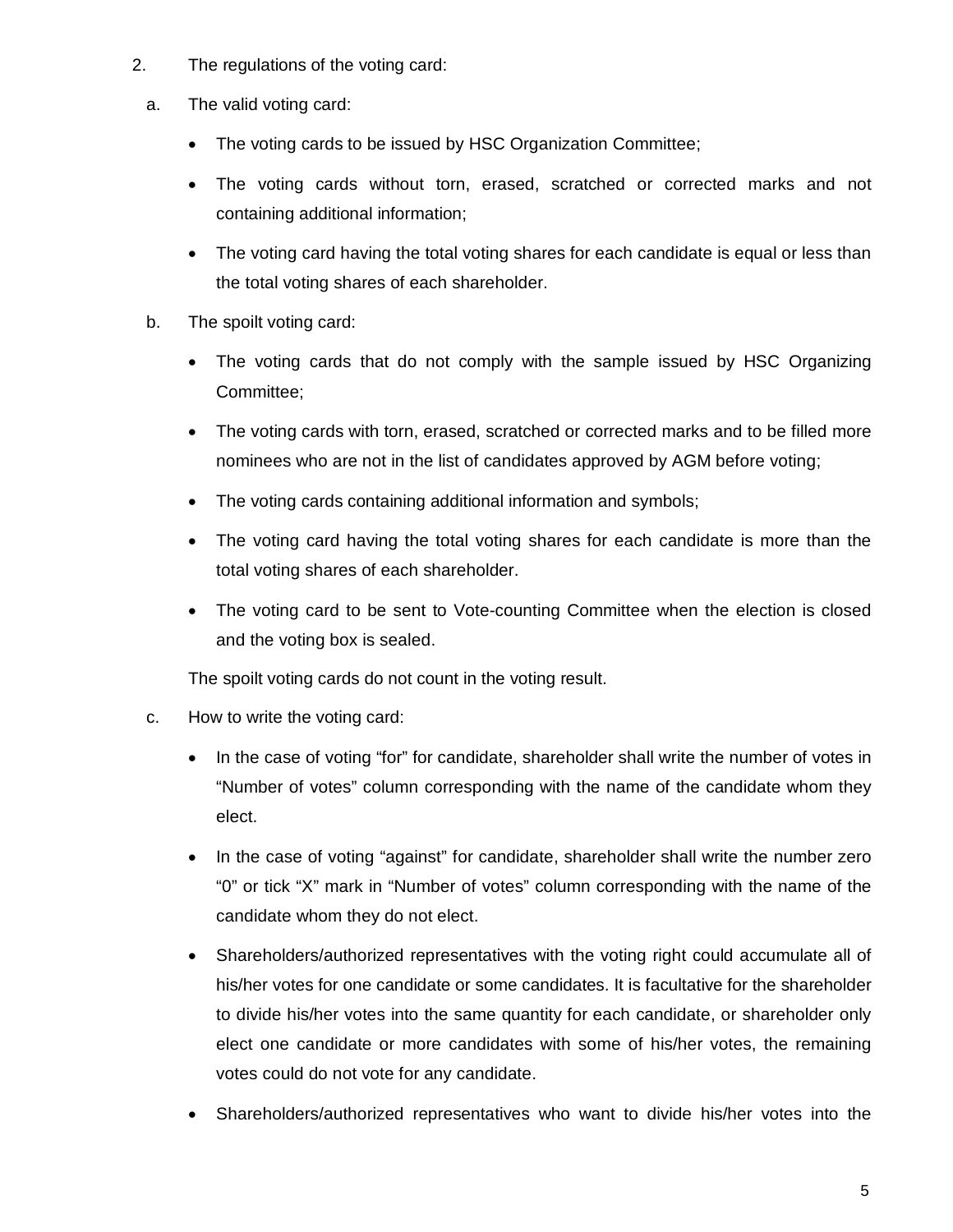same quantity for each candidate shall tick ("X" mark) the box "the same number of votes for each candidate".

The total number of votes that one shareholder could vote the candidates is not higher than the total number of votes that one shareholder hold.

In the case of writing wrong in the voting card, if the shareholder has still not sent it to the vote box, the shareholder is changed another voting card by the Chief of the vote-counting Committee to ensure the shareholder's rights.

- 3. Principle of the vote-casting process:
	- a. The vote box shall be checked by the vote-counting Committee and supervised by all shareholders.
	- b. The election will be started when the Chief of the vote-counting Committee has signal and election will be closed as soon as the last member or proxy present in the meeting room cast his/her votes or after thirty (30) minutes from the beginning of the voting process depending on the action comes first. Shareholders/authorized representatives with the voting right are carried out the voting process. After election is closed, the vote box shall be sealed by the vote-counting Committee and supervised by all shareholders.
	- c. The vote-counting process will be worked after the election will be closed and the vote box will be sealed.
- 4. Principle of the vote-counting process:
	- a. The Vote-counting Committee is implemented the vote-counting process stipulated as followings:
		- The Vote-counting Committee has a private workplace. One representative of shareholders shall monitor the vote-counting process.
		- The Vote-counting Committee could use the electronic measures as well as receive to assistant from some technicians in the vote-counting process.
		- The voting cards' eligibility check.
		- Each voting card is checked and recorded the voting result.
		- All voting cards are sealed and sent to the Chairman of the AGM.
	- b. Prepare and disclosure the Minutes of the vote-counting:
		- After counting the votes, the Vote-counting Committee prepare the Minutes of the vote-counting
		- The minutes of vote-counting shall contain the following principal items: